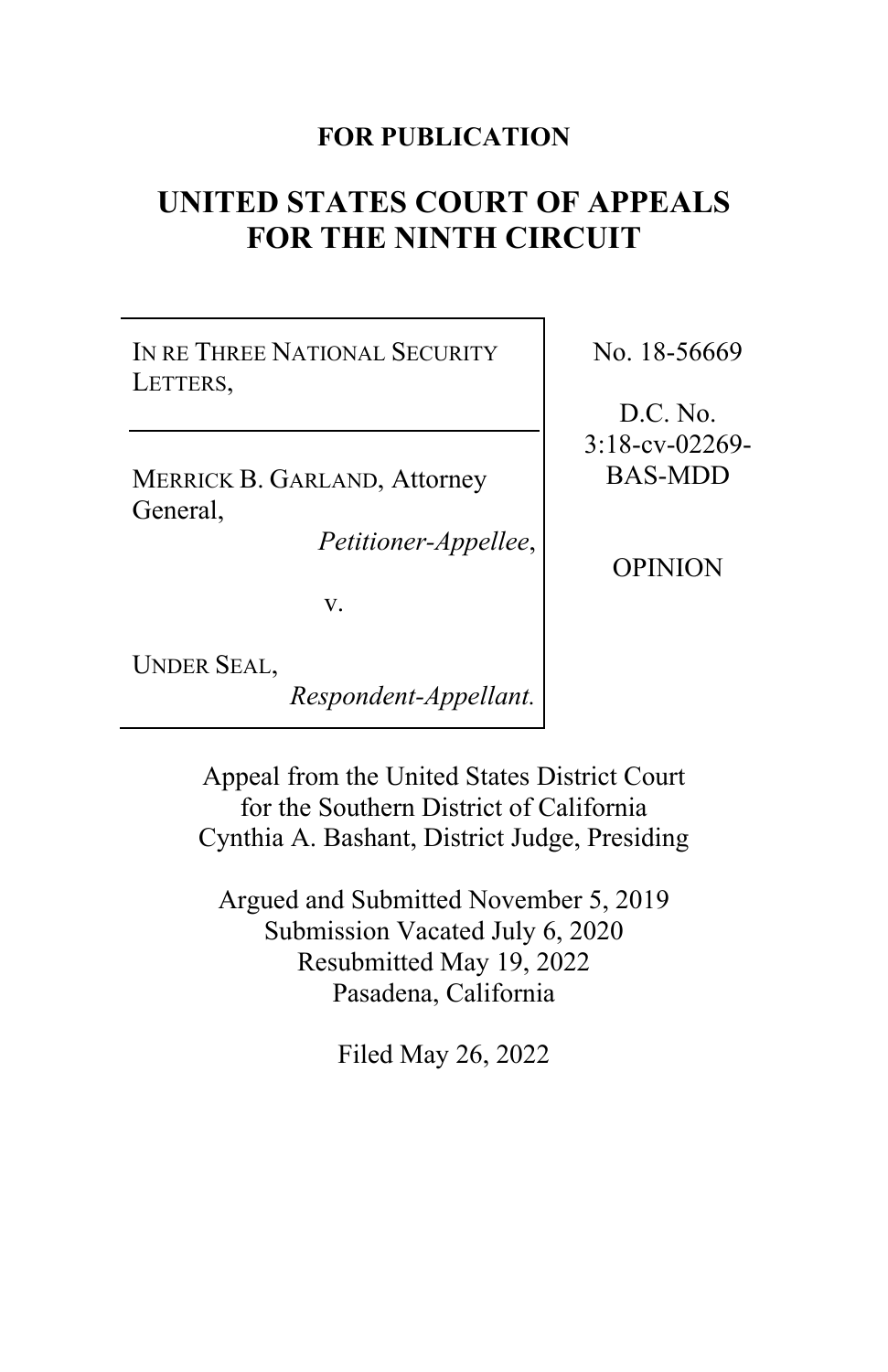Before: Mary H. Murguia, Chief Judge, Andrew D. Hurwitz, Circuit Judge, and Louis Guirola, Jr.,**[\\*](#page-1-0)** District Judge.

Opinion by Judge Hurwitz

## **SUMMARY[\\*\\*](#page-1-1)**

# **Civil Rights**

The panel affirmed the district court's order requiring the recipient of three national security letters to comply with the nondisclosure requirements set forth in 18 U.S.C. § 2709(c) "unless and until the Government informs it otherwise."

A national security letter ("NSL") is an administrative subpoena issued by the FBI to a wire or electronic communication service provider requiring production of specified subscriber information that is relevant to an authorized national security investigation. Pursuant to 18 U.S.C. § 2709, the Federal Bureau of Investigation ("FBI") can prevent a recipient of an NSL from disclosing its receipt. This court has held "that the nondisclosure requirement in 18 U.S.C. § 2709(c) is a content-based restriction on speech that is subject to strict scrutiny, and that the nondisclosure requirement withstands such scrutiny." *In re Nat'l Sec. Letter*, Nos. 16-16067, 16-16081, 16-16082,

<span id="page-1-0"></span>**<sup>\*</sup>** The Honorable Louis Guirola, Jr., United States District Judge for the Southern District of Mississippi, sitting by designation.

<span id="page-1-1"></span>**<sup>\*\*</sup>** This summary constitutes no part of the opinion of the court. It has been prepared by court staff for the convenience of the reader.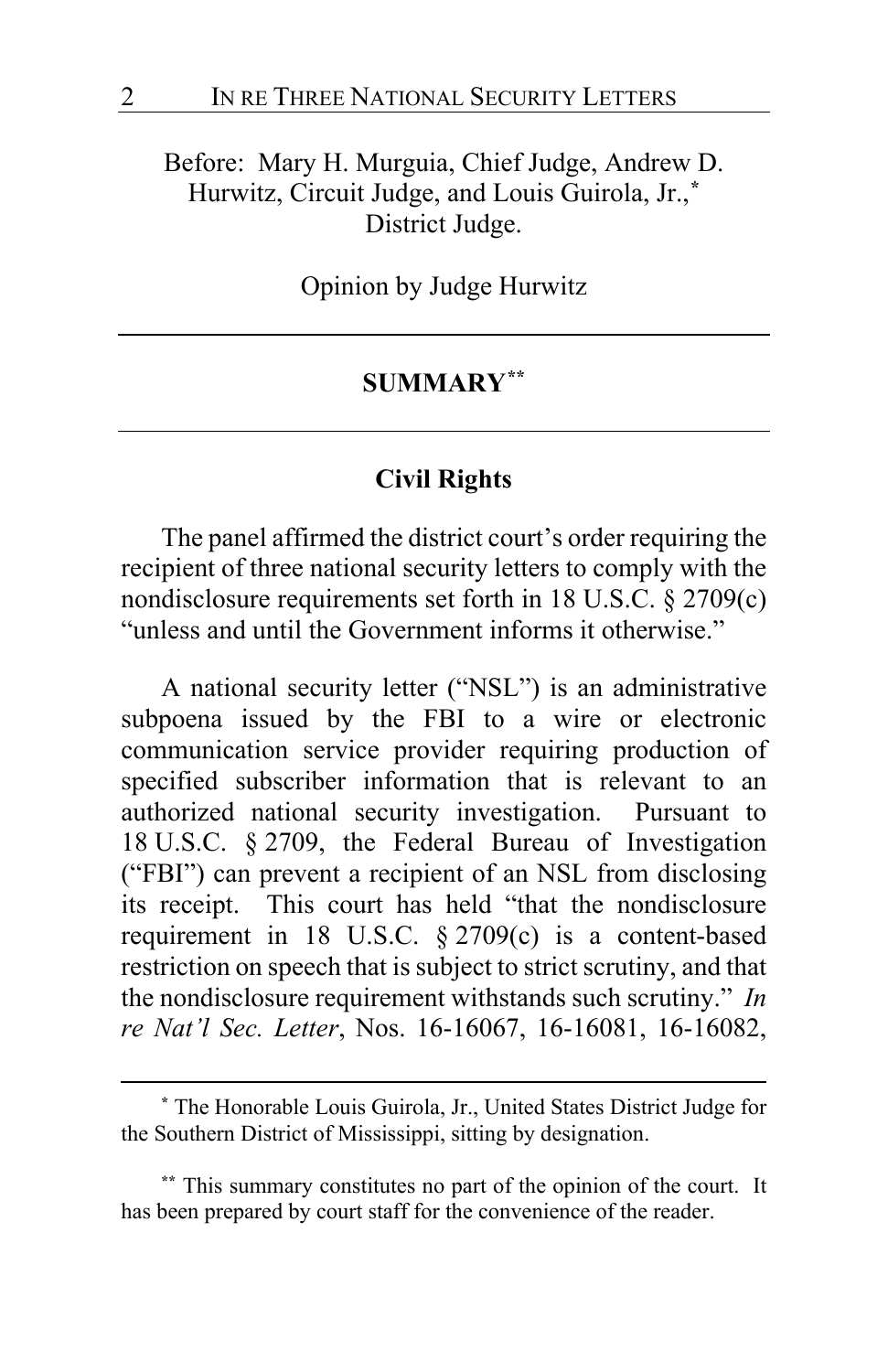2022 WL 1495038, at \*2 (9th Cir. May 11, 2022), *amending and superseding* 863 F.3d 1110 (9th Cir. 2017).

Here, the district court reviewed the three NSLs and related materials in camera and found that, given the important government interests at stake, nondisclosure remained authorized for an indefinite period and courtscheduled review was unnecessary to ensure that nondisclosure continued no longer than justified. The communication service provider did not contest the government's compelling interest or the necessity of continued nondisclosure.

The panel rejected the provider's assertion that a district court is constitutionally required on its own accord to schedule future judicial review once it finds a nondisclosure order to be statutorily authorized for the foreseeable future. The panel held that neither the NSL statute nor *In re National Security Letter* compelled the district court to schedule periodic judicial review in every case. Because the statutory scheme requires judicial review whenever a recipient of an NSL requests it, and the recipient in this case cited no circumstances mandating court-ordered periodic review, the panel found no constitutional infirmity in the order of the district court.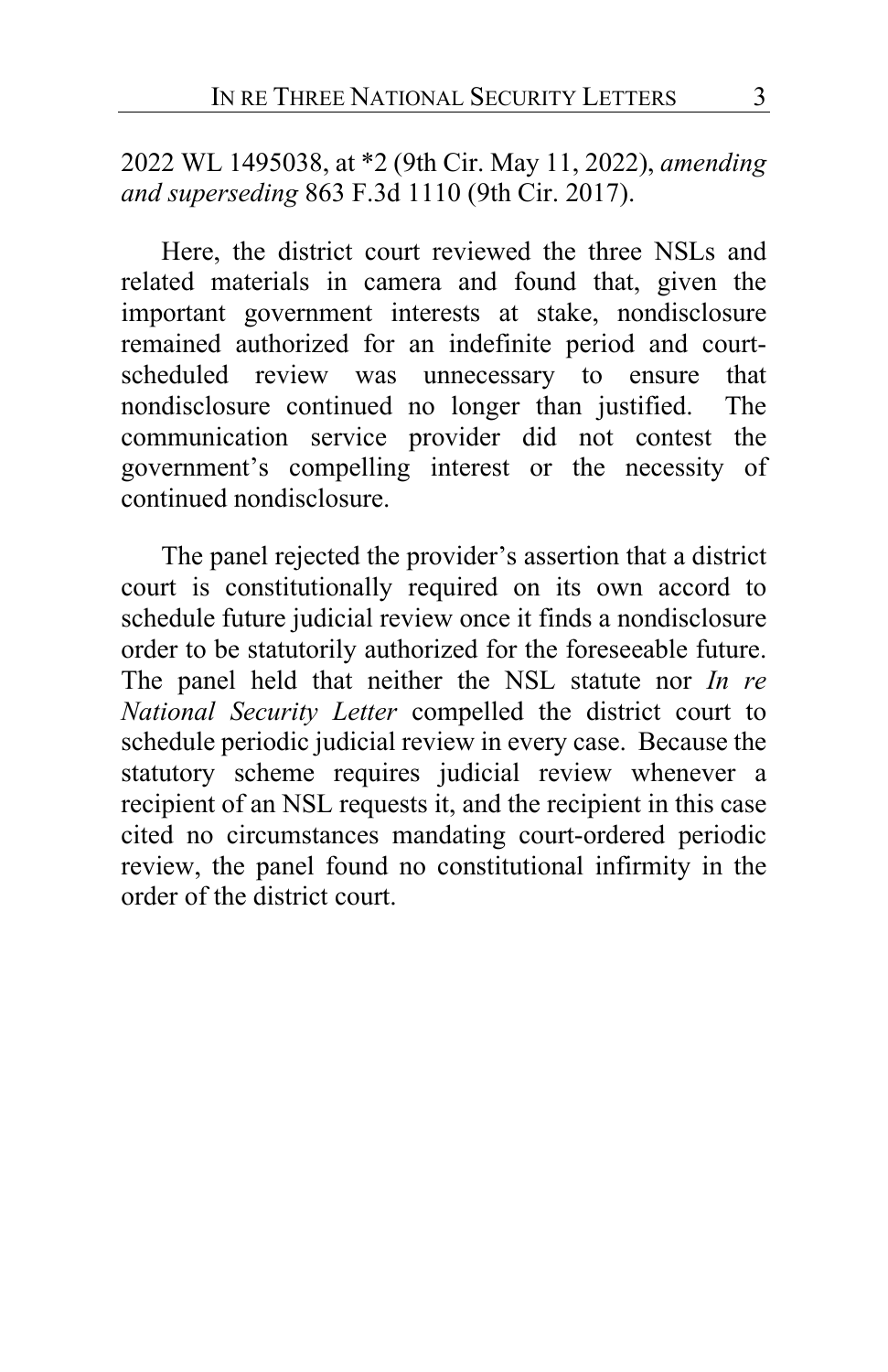# **COUNSEL**

Eric B. Wolf (argued) and Eric D. Miller, Perkins Coie LLP, Seattle, Washington; Michael A. Sussmann, Hayley L. Berlin, and Ariesl B. Glickman, Perkins Coie LLP, Washington, D.C.; for Respondent-Appellant.

Joshua Revesz (argued), Scott R. McIntosh, and Lewis S. Yelin, Appellate Staff; David L. Anderson, United States Attorney; Civil Division, United States Department of Justice, Washington, D.C.; for Petitioner-Appellee.

Andrew Crocker and Aaron Mackey, Electronic Frontier Foundation, San Francisco, California; Naomi Gilens, Patrick Toomey, and Brett Max Kaufman, American Civil Liberties Union Foundation, New York, New York; Jennifer Stisa Granick, American Civil Liberties Union Foundation, San Francisco, California; for Amici Curiae Electronic Frontier Foundation and American Civil Liberties Union.

Peter Karanija, DLA Piper LLP (US), Washington, D.C.; Lisa Zycherman, Davis Wright Tremaine LLP, Washington, D.C.; for Amici Curiae 16 Media Organizations and Associations Representing Journalists, Writers, and Researchers.

Alexander A. Berengaut, James M. Garland, and Lauren K. Moxley, Covington & Burling LLP, Washington, D.C.; Nora Puckett, Google LLC, Mountain View, California; for Amici Curiae Microsoft, Google, Apple, and Facebook.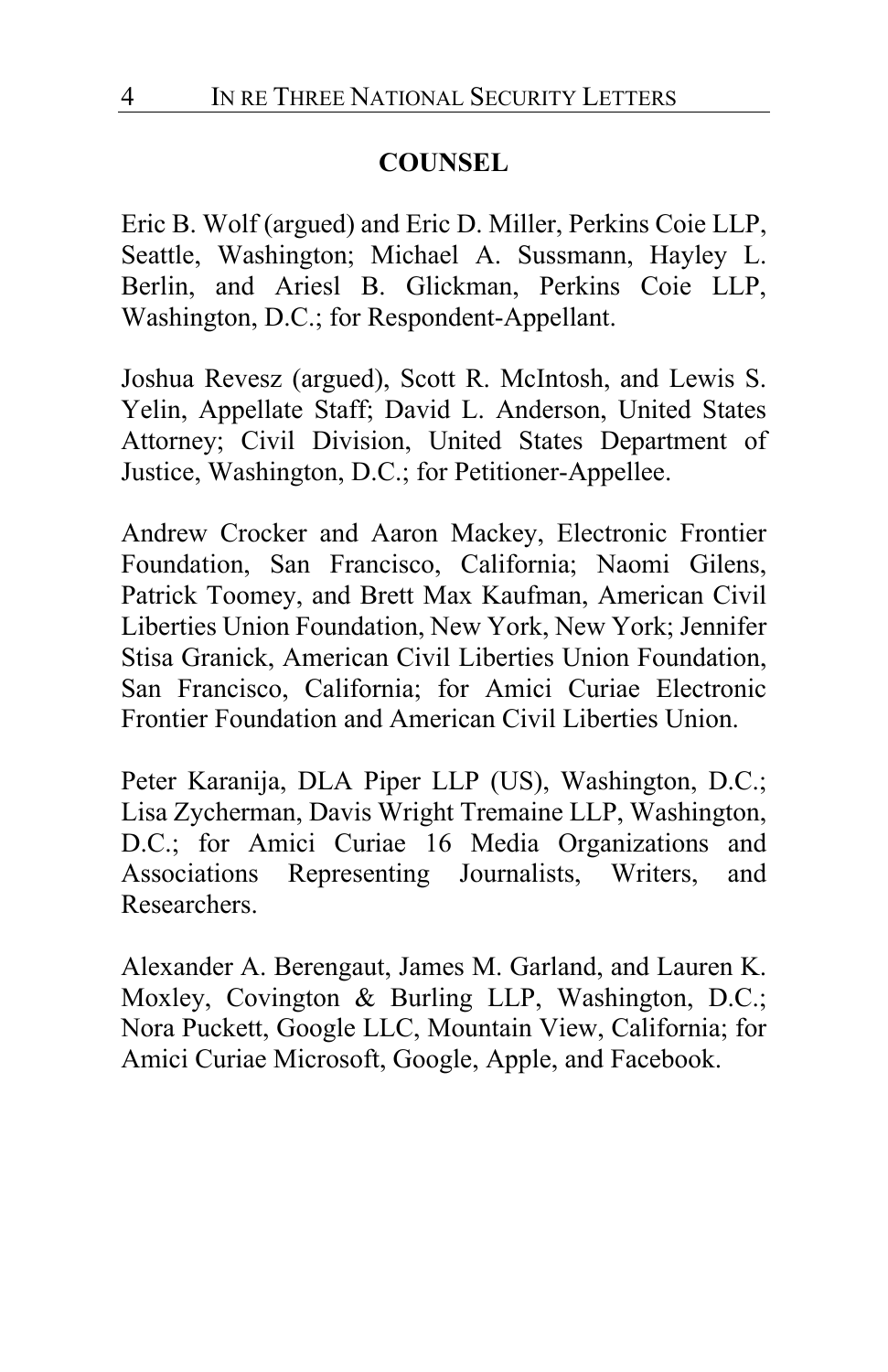## **OPINION**

HURWITZ, Circuit Judge:

We today again confront 18 U.S.C. § 2709, which allows the Federal Bureau of Investigation ("FBI") to prevent a recipient of a national security letter ("NSL") from disclosing its receipt. We have held "that the nondisclosure requirement in [18 U.S.C. §](https://1.next.westlaw.com/Link/Document/FullText?findType=L&pubNum=1000546&cite=18USCAS2709&originatingDoc=Icb93a4406b1711e794a1f7ff5c621124&refType=SP&originationContext=document&transitionType=DocumentItem&contextData=(sc.Default)#co_pp_4b24000003ba5) 2709(c) is a content-based restriction on speech that is subject to strict scrutiny, and that the nondisclosure requirement withstands such scrutiny." *In re Nat'l Sec. Letter*, Nos. 16-16067, 16-16081, 16-16082, 2022 WL 1495038, at \*2 (9th Cir. May 11, 2022), *amending and superseding* 863 F.3d 1110 (9th Cir. 2017). The issue for decision today is whether, after reviewing such a nondisclosure order pursuant to 18 U.S.C. § 3511 and finding it statutorily authorized for the foreseeable future, a district court is also constitutionally required on its own accord to schedule future judicial review. Because the statutory scheme requires judicial review whenever a recipient of an NSL requests it, and the recipient in this case cites no circumstances mandating court-ordered periodic review, we find no constitutional infirmity in the order of the district court and affirm.

#### **I. Background.**

# **A. Statutory and Regulatory History.**

An NSL is an administrative subpoena issued by the FBI to a wire or electronic communication service provider requiring production of "specified subscriber information that is relevant to an authorized national security investigation." *In re Nat'l Sec. Letter*, 2022 WL 1495038, at \*1; *see* 18 U.S.C. § 2709(a)–(b). The FBI can order an NSL recipient not to "disclose to any person that the [FBI]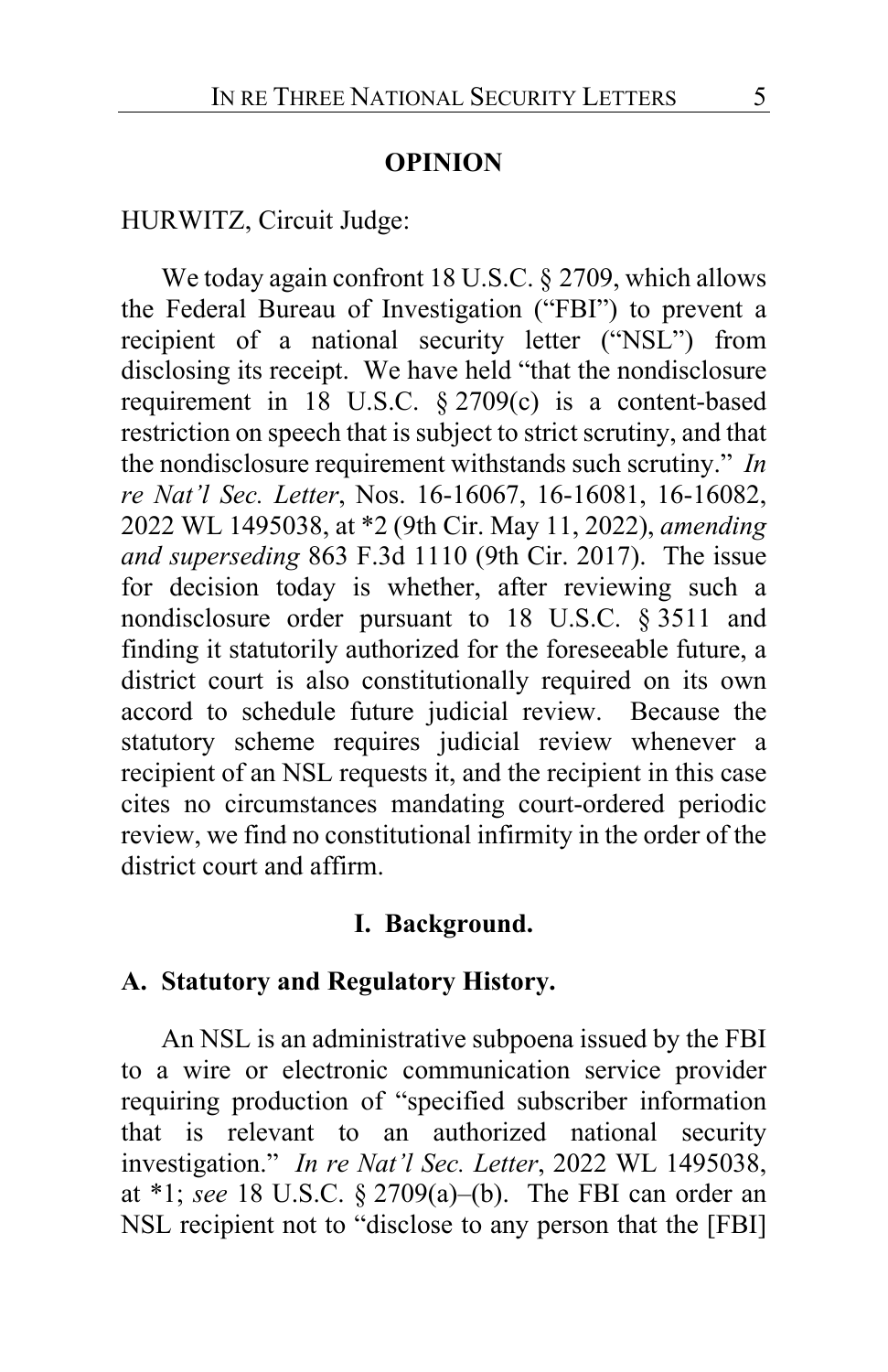has sought or obtained access to information" if a senior FBI official certifies that disclosure may endanger national security or "the life or physical safety of any person," affect<br>diplomatic relations, or interfere with "a criminal,  $diplomatic$  relations, or interfere with "a counterterrorism, or counterintelligence investigation." 18 U.S.C. §§ 2709(c)(1)(A), (B)(i)–(iv).**[1](#page-5-0)**

An NSL recipient may at any time petition in the district court for judicial review of a nondisclosure requirement; in the alternative, the recipient may request the government to petition for such judicial review and the government must do so within thirty days of the request. *Id.* §§ 2709(d), 3511(a),  $(b)(1)(A)$ – $(B)$ . In judicial review, regardless of the initiating party, the government must justify continued nondisclosure; if it does so, the district court "shall issue a nondisclosure order or extension thereof" that "includes conditions appropriate to the circumstances." *Id.* §§ 3511(b)(1)(C), (b)(2)–(3); *see In re Nat'l Sec. Letter*, 2022 WL 1495038, at \*12. Although a provider cannot disclose information identifying a specific NSL, 18 U.S.C.  $\S 2709(c)(1)(A)$ , it can report certain information in annual or semiannual reports, such as the aggregate number of NSLs received in bands of 1,000, *see* 50 U.S.C. § 1874(a)(1)(A).

The NSL provisions were enacted as part of the Electronic Communications Privacy Act of 1986 and amended by the USA Patriot Improvement and Reauthorization Act of 2005. *See In re Nat'l Sec. Letter*, 2022 WL 1495038, at \*3 (citing Pub. L. No. 99-508, § 201,

<span id="page-5-0"></span>**<sup>1</sup>** The certifying official must be the Director of the FBI, "his designee in a position not lower than Deputy Assistant Director at Bureau headquarters or a Special Agent in Charge in a Bureau field office designated by the Director." 18 U.S.C. § 2709(b). Disclosure is allowed under some circumstances not relevant to this case. *See*  18 U.S.C. § 2709(c)(2).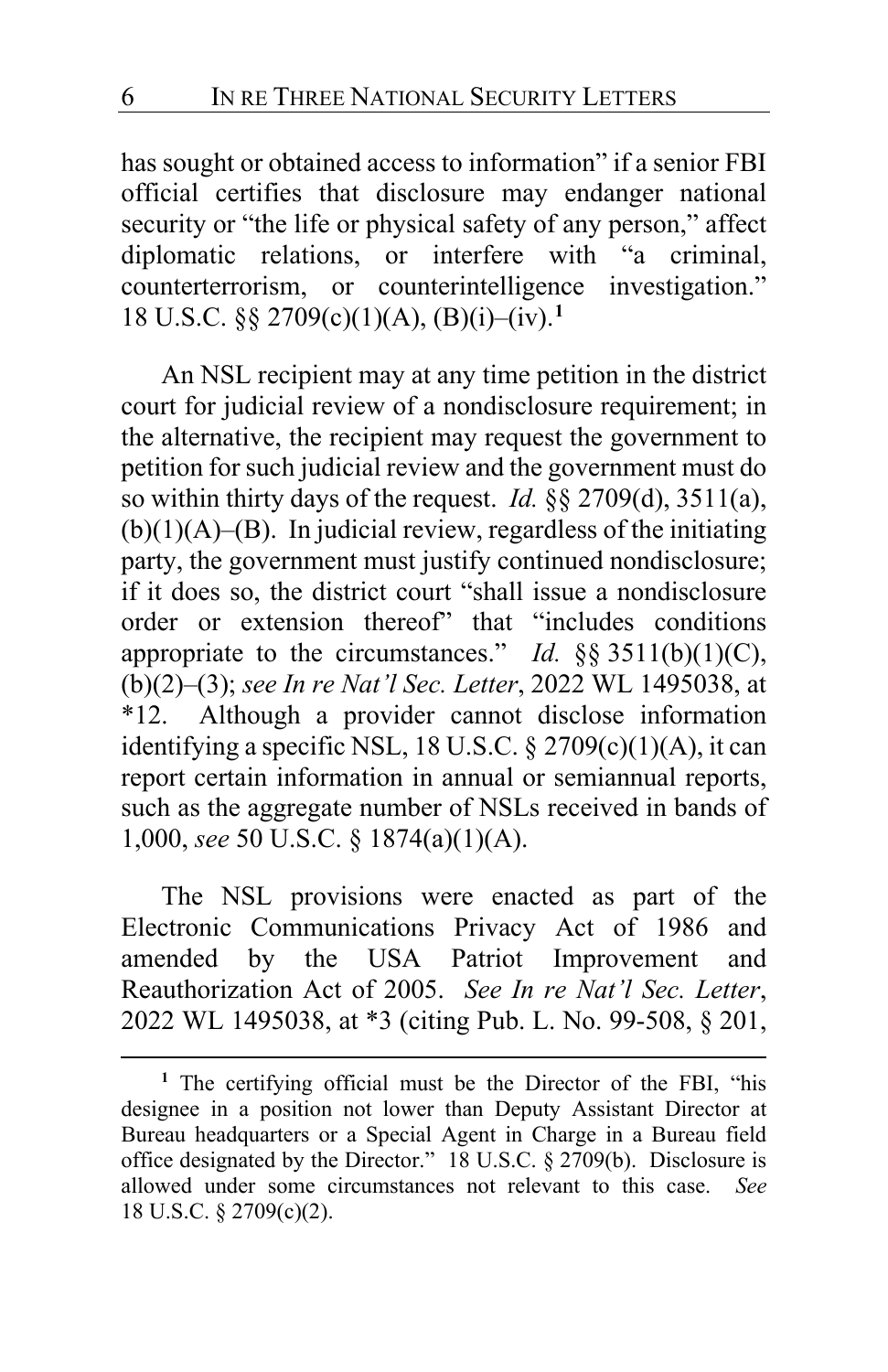100 Stat. 1848, 1867; Pub. L. No. 109-177, §§ 115, 116(a), 120 Stat. 192, 211–17 (2006)). In 2008, the Second Circuit found the statutory scheme unconstitutional because "in the absence of Government-initiated judicial review, subsection 3511(b) is not narrowly tailored to conform to First Amendment procedural standards." *John Doe, Inc. v. Mukasey*, 549 F.3d 861, 881 (2d Cir. 2008). In response, Congress amended § 3511 and required the Attorney General to promulgate internal procedures for review of NSL nondisclosure requirements and termination when "the facts no longer support nondisclosure." USA Freedom Act of 2015 ("USAFA"), Pub L. No. 114-23, Title V, § 502(f), 129 Stat. 268, 288 (codified at 12 U.S.C. § 3414 note). "Congress's primary purpose . . . was apparently to clarify that judicial review *was* available to recipients of NSLs." *ACLU v. Clapper*, 785 F.3d 787, 807 (2d Cir. 2015).

The FBI then adopted procedures requiring internal review of a nondisclosure requirement three years after an investigation begins and again when it ends; the FBI must terminate the nondisclosure requirement after that review unless it determines that statutory authorization for nondisclosure continues. Termination Procedures for National Security Letter Nondisclosure Requirement, Fed. Bureau of Investigation, 2–3 (Nov. 24, 2015), https:///www.fbi.gov/file-repository/nsl-ndp-procedures.pdf ("Termination Procedures"). Thus, absent intervening judicial review under 18 U.S.C. § 3511, the FBI reviews a nondisclosure requirement once if the related NSL investigation ends before the three-year anniversary and twice if the investigation ends thereafter. *Id.*

# **B. In re National Security Letter.**

*In re National Security Letter* holds that the amended statutory nondisclosure scheme is facially constitutional.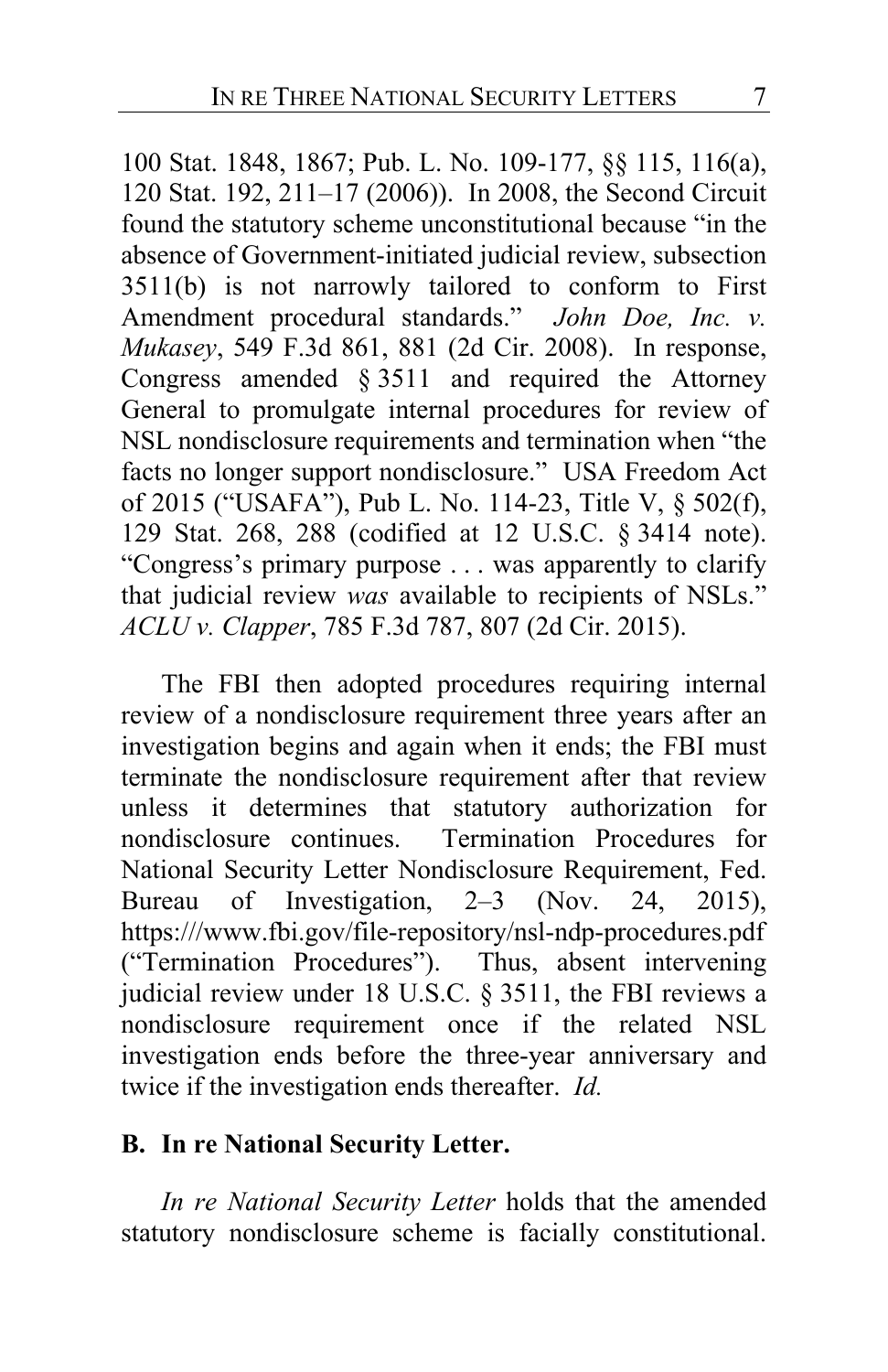*See* 2022 WL 1495038, at \*10, 13. In that case, providers subject to nondisclosure requirements had argued that the scheme violated the First Amendment because it prevented "disclosure of the bare fact of receiving the NSL." *Id.* at \*10. The providers also asserted that the availability of judicial review under § 3511 did not save the scheme because it was "triggered only if a recipient challenges the nondisclosure order." *Id.* at \*11 n.18. But we refused "to divorce the nondisclosure requirement from the availability of judicial review," and found it irrelevant that "some, or even most, NSL recipients do not seek judicial review." *Id.* at \*12.

The providers also argued that the nondisclosure scheme "is not narrowly tailored because it authorizes restraints of overly long or indefinite duration." *Id*. But we found that the Termination Procedures "reduce[d] the likelihood that an overly long nondisclosure requirement will be imposed" and "are supplemented by the availability of judicial review." *Id.* We also noted that under § 3511, "a reviewing court would be bound to ensure" that nondisclosure requirements are imposed no longer than necessary, and that periodic judicial review could address "any constitutional concerns regarding the duration of the nondisclosure requirement." *Id.* at \*12– 13. Thus, we found the statutory scheme narrowly tailored "both as to inclusiveness and duration." *Id.* at \*13.**[2](#page-7-0)**

<span id="page-7-0"></span>**<sup>2</sup>** We also rejected the argument that the nondisclosure requirements amounted to an unconstitutional censorship or licensing scheme, finding that "the NSL law is more similar to governmental confidentiality requirements that have been upheld by the courts." *In re Nat'l Sec. Letter*, 2022 WL 1495038, at \*14. We nonetheless concluded that the statutory scheme had "the sorts of procedural safeguards required for censorship and licensing schemes." *Id.* at \*14–15.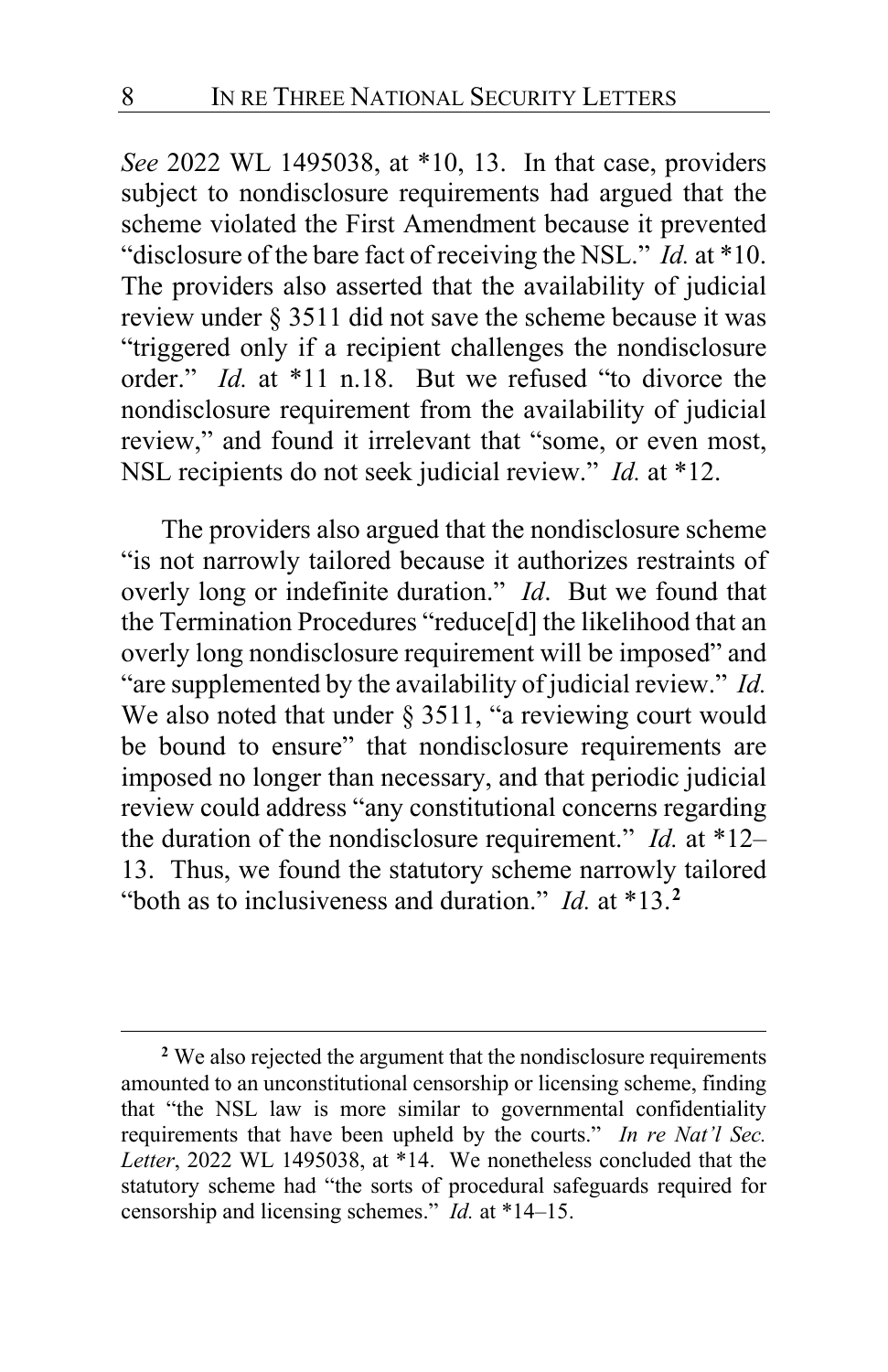## **C. Facts.**

In 2011, the FBI issued three NSLs with indefinite nondisclosure requirements to the appellant communications service provider ("Provider"). Provider complied and took no action until 2018, when it requested that the government initiate judicial review pursuant to 18 U.S.C.  $§$  3511(b)(1)(A)–(B). The government promptly petitioned for review, seeking continued nondisclosure. Provider did not contest the need for continued nondisclosure but asked the district court to impose a nondisclosure requirement "fixed and appropriate to the circumstances."

The district court then reviewed in camera confidential declarations pertaining to the three NSLs and found continued nondisclosure statutorily authorized. The district court noted that although it had the discretion to schedule future review, "the current procedures in place have been deemed sufficient to ensure the nondisclosure requirements are constitutional." Scheduling future review was not required, the district court also noted, because "[n]othing prevents [Provider] from seeking judicial review should it deem one necessary." The court therefore ordered Provider to comply with the nondisclosure requirements "unless and until the Government informs it otherwise."**[3](#page-8-0)**

Provider timely appealed. We have jurisdiction of that appeal under 28 U.S.C. § 1291. We review de novo the district court's legal conclusions and "constitutional questions of fact (such as whether certain restrictions create a 'severe burden' on an individual's First Amendment

<span id="page-8-0"></span>**<sup>3</sup>** The district court found unproblematic the absence of review before the USAFA was passed in 2015 because the government showed in 2018 that continued nondisclosure remained necessary.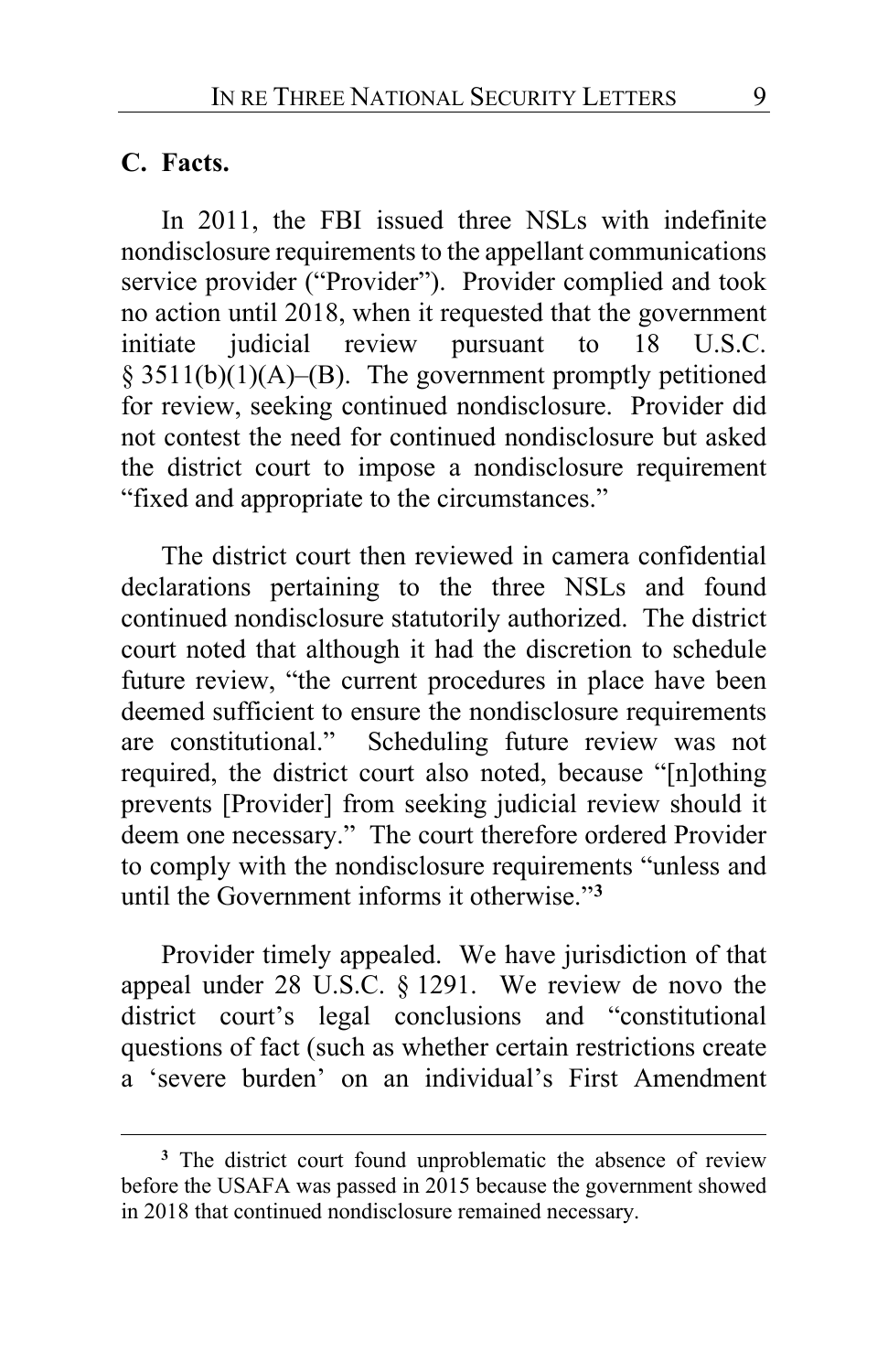rights)." *Prete v. Bradbury*, 438 F.3d 949, 960 (9th Cir. 2006).

## **II. Discussion.**

The issue for decision is whether the nondisclosure requirements in the district court's order are narrowly tailored to serve the government's compelling interest in national security*.* "A restriction is not narrowly tailored 'if less restrictive alternatives would be at least as effective in achieving the legitimate purpose.'" *In re Nat'l Sec. Letter*, 2022 WL 1495038, at \*10 (quoting *Reno v. ACLU*, 521 U.S. 844, 874 (1997)). But narrow tailoring is not perfect tailoring. *Id.* (citing *Williams-Yulee v. Fla. Bar*, 135 S. Ct. 1656, 1671 (2015)). We therefore should "'decline to wade into the swamp' of calibrating the individual mechanisms of a restriction." *Id.* (quoting *Williams-Yulee*, 135 S. Ct. at 1671) (cleaned up).

The district court reviewed the three NSLs and related materials in camera and found that, given the important government interests at stake, nondisclosure remained authorized for an indefinite period and court-scheduled review was unnecessary to ensure that nondisclosure continues no longer than justified. Provider does not contest the government's compelling interest or the necessity of continued nondisclosure. Nor does it claim that the NSL statute expressly mandates that the district court schedule future review. Rather, Provider asserts that although *In re National Security Letter* held that the burden placed on an NSL recipient in seeking initial judicial review was de minimis, a district court must itself schedule periodic review to achieve narrow tailoring.

However, neither the NSL statute nor *In re National Security Letter* compels the district court to schedule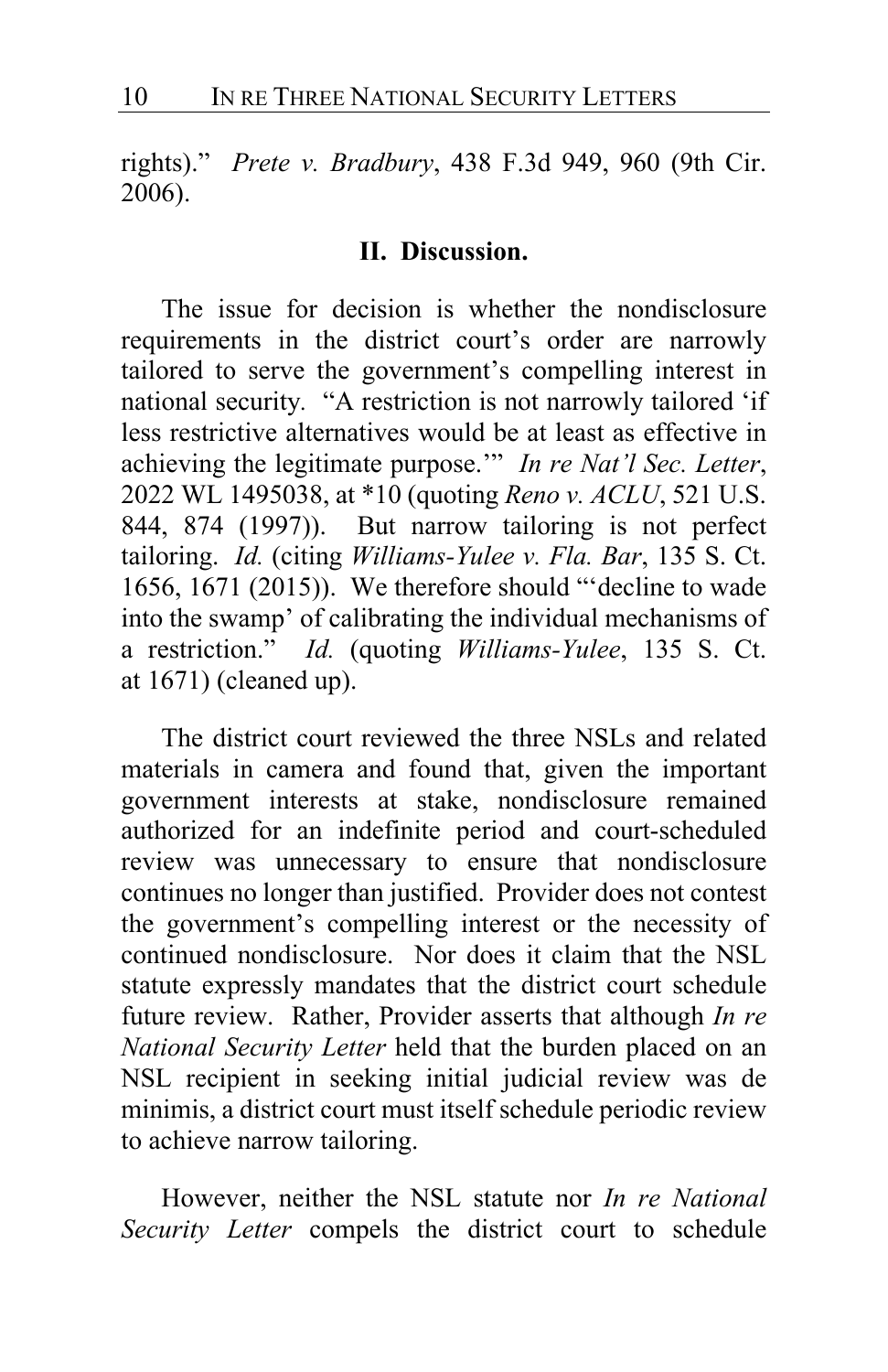periodic judicial review in every case. To be sure, "as part of the judicial review process, a court *may* require the government to justify the continued necessity of nondisclosure on a periodic, ongoing basis," *In re Nat'l Sec. Letter*, 2022 WL 1495038, at \*13 (emphasis added), but it is not required to do so absent a request from the parties. Rather, we leave to the district court's discretion whether "periodic review should be one of the 'conditions appropriate to the circumstances.'" *Id.* (quoting 18 U.S.C.  $§ 3511(b)(1)(C)).$ 

Provider argues that even if neither the NSL statute nor our precedents resolve the issue, court-ordered periodic review is constitutionally required because such a regime would be less restrictive than nondisclosure subject to review at Provider's request. But there is no practical difference between the statutory regime and the one that Provider proposes. Provider may seek judicial review—or require the government to do so—whenever it wants and as many times as it wants. *See* 18 U.S.C. § 3511(b)(1)(A)–(B). If Provider simply writes a brief request, as it did here, the government is required to petition for review, and bears the burden in subsequent judicial proceedings of showing that nondisclosure remains statutorily authorized. *See* 18 U.S.C. §§ 3511(b)(1)(C), (b)(2)–(3); *see also In re Nat'l Sec. Letter*, 2022 WL 1495038, at \*7, 11. Indeed, even if the district court had scheduled periodic review, a provider can request judicial review on a more expedited basis.

Provider asserts that "persistently seeking and re-seeking judicial review is more burdensome than asking for it once," noting that a provider might conceivably be subject to many NSLs and nondisclosure requirements. But, Provider did not argue below—nor does it suggest on appeal—that these three nondisclosure requirements or its particular